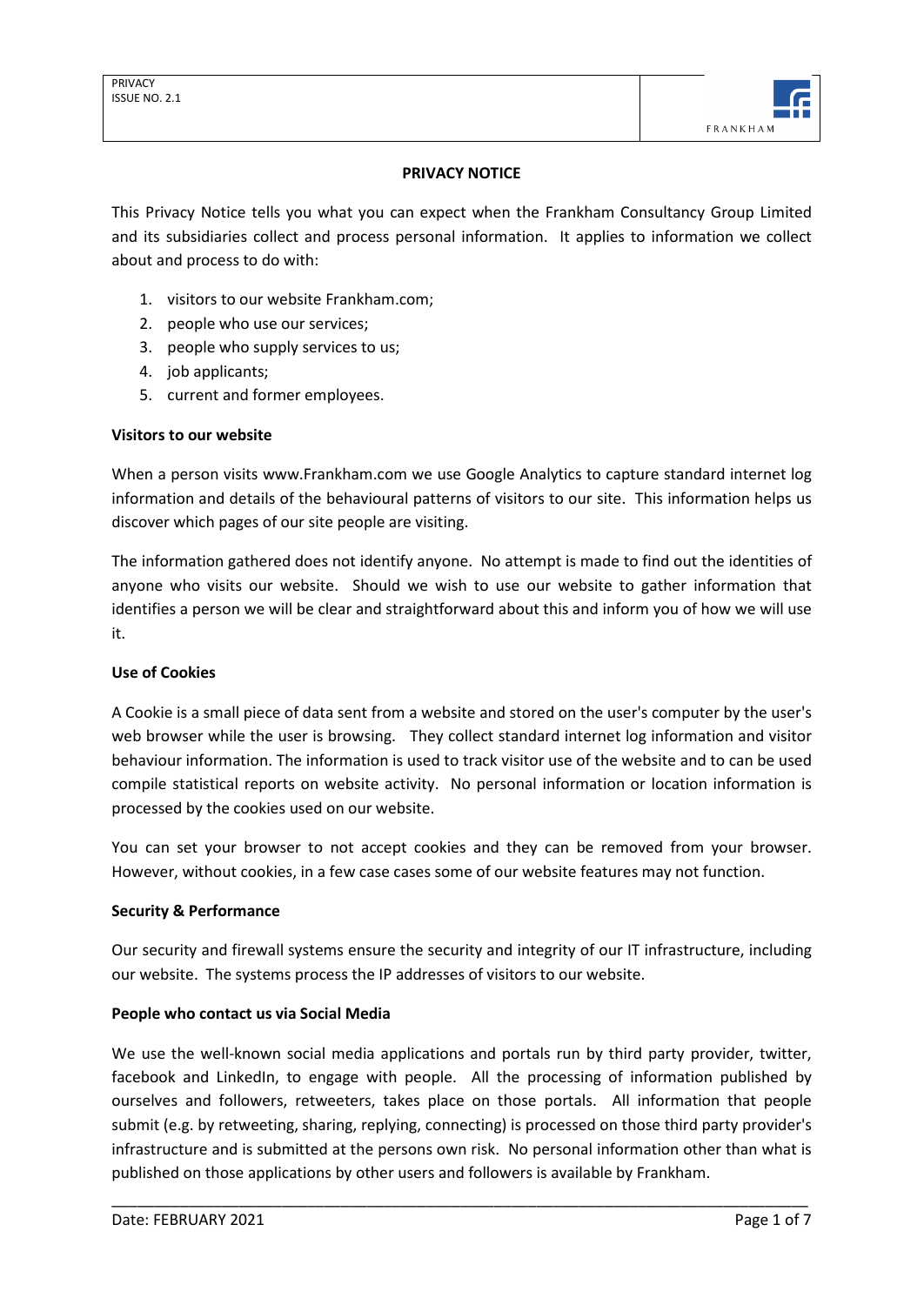

### **People who email us**

Transport Layer Security (TLS) is used to encrypt and protect inbound email traffic. Our outbound emails use SMARTHOSTS to MIMECAST. We also monitor any emails sent to us, including file attachments, for viruses or malicious software. The responsibility rests with the sender to ensure that any email sent is within the bounds of the law.

## **People who use our Services**

Frankham offers various services to commercial and public sector, charities and non-government and Not-For-Profit organisations. We have to hold details of the people working within those organisations in order for us to market, tender and provide those services to them.

We only use those details to provide the service the organisation has requested us to provide and for other closely related purposes. For example, we may use information about people to contact then to arrange a business meeting, collect feedback on the level of service and their satisfaction, invite them to a related business or network event or seminar run by Frankham or to provide news and updates on our services.

When those details are entered onto our secure contact database the individual will be contacted to inform them that the details have been so entered and that they may be used to contact them for marketing and business development purposes. They will be given the option to indicate they wish to "opt-out/unsubscribe". If the individual so indicates then their details will be removed from the database.

On an annual basis the marketing team will contact via email those registered on the database and confirm that they are happy for the data to be so recorded and they are invited to request they be "unsubscribed/opt-out".

People have the right at any time to stop us from contacting them for marketing purposes.

If you no longer wish to be contacted for marketing purposes please email us at: unsubscribe@frankham.com or write to us at: Group Technical Director, Frankham Consultancy Group, Irene House, Five Arches Business Estate, Maidstone Road, Sidcup, Kent, DA14 5AE.

#### **People who supply services to us**

Frankham enters into contracts of supply with commercial organisations and individuals so that they may supply products and services to us that help us to market, tender and deliver our own services. We have to hold details of the people working within those organisations in order for them to provide services to us.

We only use those details to support the service the organisation is providing to us and for other closely related purposes. For example, we may use information about people to contact then to arrange a business meeting, invite them to a business event or seminar run by Frankham or to provide news and updates on our services.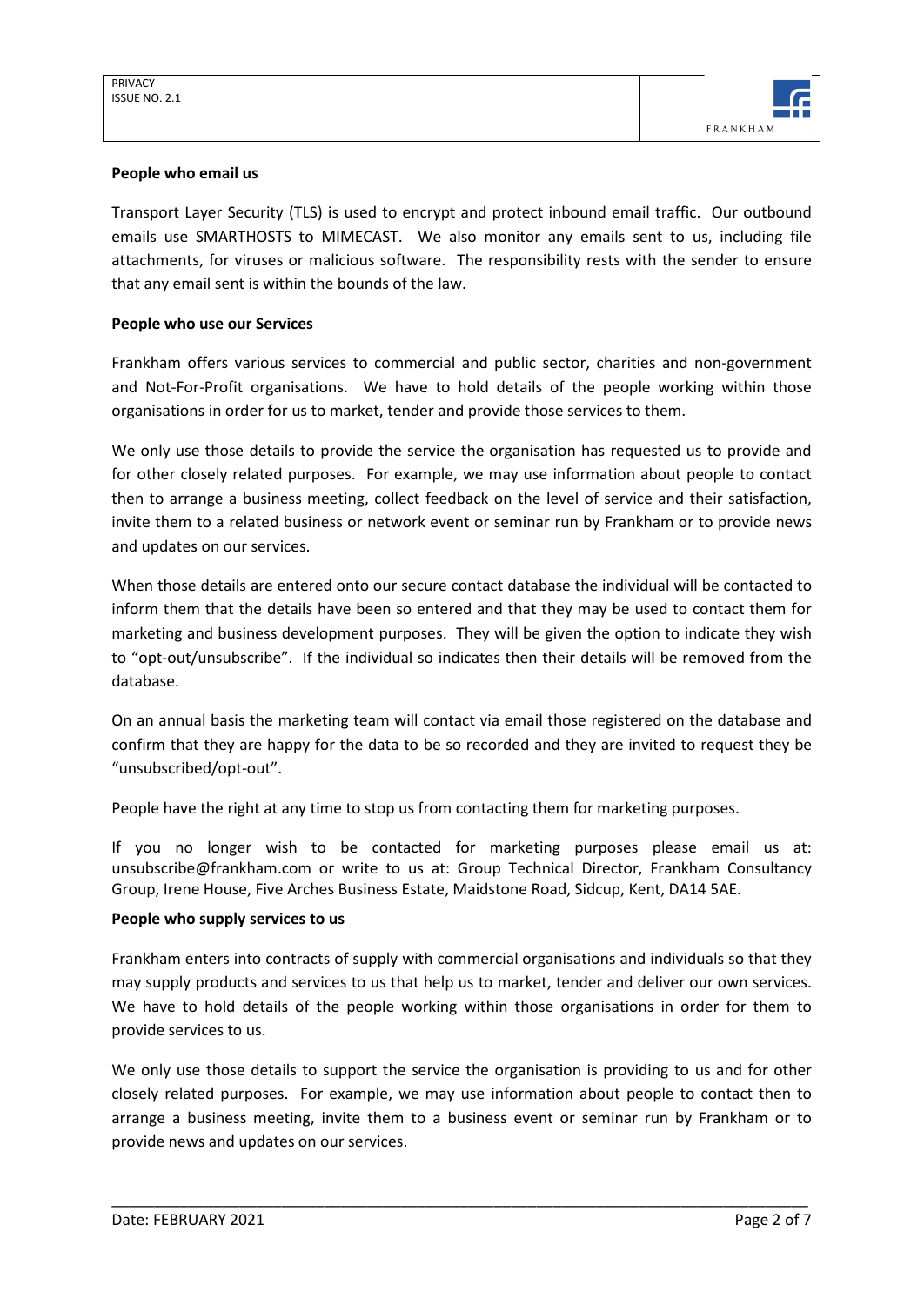When those details are entered onto our secure contact database the individual will be contacted to inform them that the details have been so entered and that they may be used to contact them for marketing and business development purposes. They will be given the option to indicate they wish to "opt-out/unsubscribe". If the individual so indicates then their details will be removed from the database.

On an annual basis the marketing team will contact via email those registered on the database and confirm that they are happy for the data to be so recorded and they are invited to request they be "unsubscribed/opt-out".

People have the right at any time to stop us from contacting them for marketing purposes.

If you are a supplier and no longer wish to be contacted for marketing purposes please email us at unsubscribe@frankham.com or write to us at: Group Technical Director, Frankham Consultancy Group, Irene House, Five Arches Business Estate, Maidstone Road, Sidcup, Kent, DA14 5AE

# **Job Applicants**

All the information that you provide during the process will only be used for the purpose of processing your application, or to fulfil legal or regulatory requirements if necessary.

We will not share any information you provide during the recruitment process with any third parties for marketing purposes or store any information outside of the European Economic Area.

The information you provide will be held securely by us and/or data processors whether the information is in electronic or physical format.

The contact details you provide to us will be used to contact you to progress your application. We will use the other information you provide to assess your suitability for the applied for role.

Information we ask for from Job Applicants: We only ask for minimal personal information necessary to process your application and effectively assess your suitability for the role. You have the right to not provide the requested information, but it may affect your application if you do not.

You can apply for our advertised vacancies, or register your CV, by emailing us, using the email addresses specified in our website. We also use third parties, recruitment and headhunting agencies, to provide us with CVs of candidates who have submitted their details to them to help them find a role.

Those involved in the recruitment process, our Recruitment team, the role's Hiring Managers and support staff, our HR team will have access to all of this information. Our hiring managers shortlist applications for interview based on this information.

We might ask you to attend an interview or series of interviews, complete tests or occupation personality profile questionnaires, or a combination of one or more of these.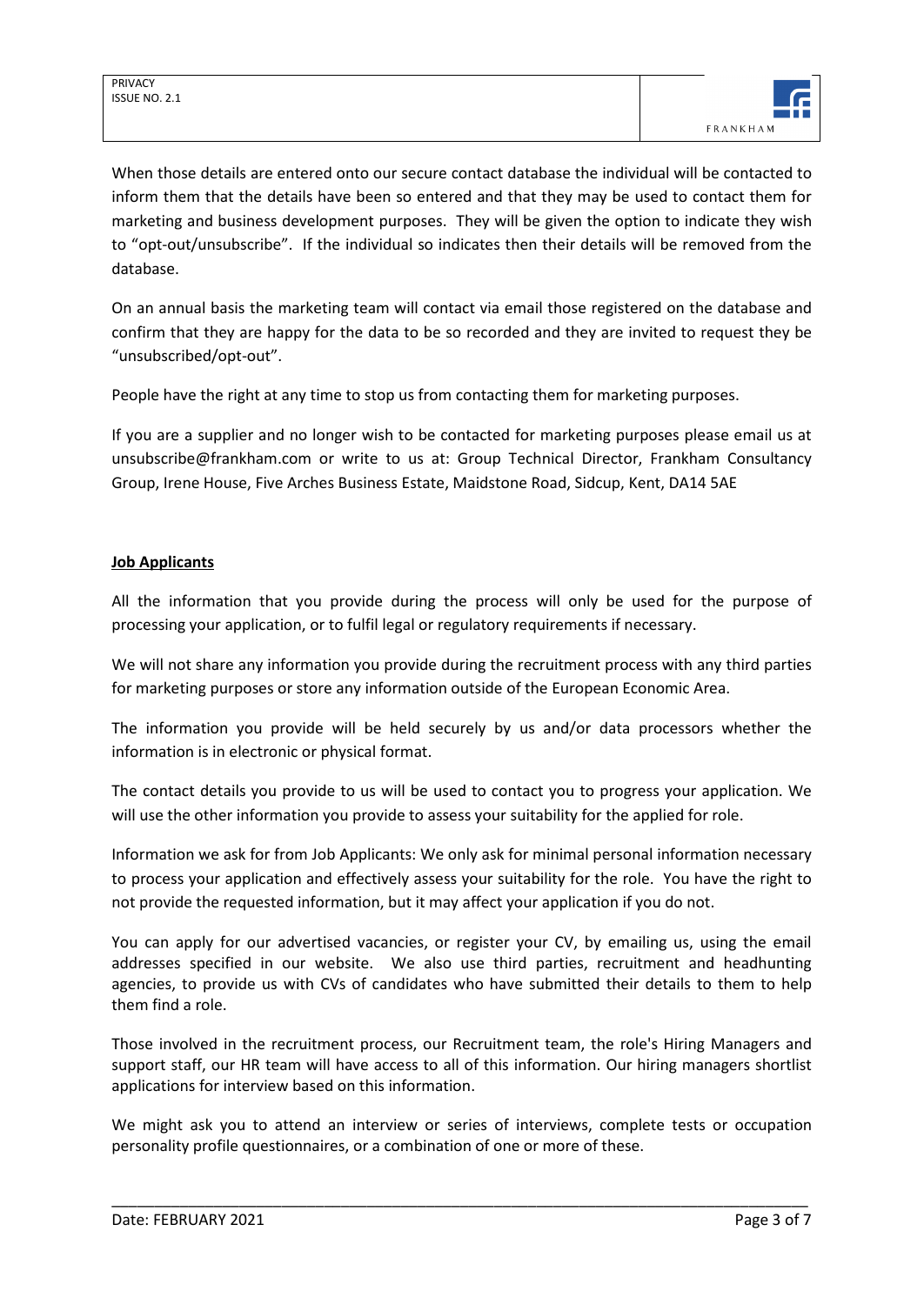

Should you be invited for interview we will ask for your personal details including name and contact details. We will also ask you about your previous experience, education, referees and for answers to questions relevant to the role you have applied for. You will be asked to complete a criminal records declaration to declare any unspent convictions. We will also ask you to complete a questionnaire about your health. This is to establish your fitness to work.

Those involved in the recruitment process, the role's Hiring Managers and support staff, our HR team will have access to all of this information.

You will also be asked at interview to provide equal opportunities and diversity information. Such information is not mandatory. It will not affect your application if you do not provide it to us. This information will not be made available to any staff outside of our HR and Recruitment team, including hiring managers, in a way which can identify you. Any information you do provide, will be used only to produce and monitor equal opportunities statistics.

Information will be generated during the interview process both by us and you. For example, we might take interview notes based on our conversation and you may complete a technical test. We will collect and keep this information.

We may wish to retain your details for a period of up to 6 months following your interview(s), to allow us to contact you in the future should future roles arise, should your current application be unsuccessful. We will seek your written consent to do so during the interview process.

You have the right to not give consent and in which case the personal information we have collected from you during the process will be destroyed within one month of your application process being completed.

If we make you and offer of employment, which you accept, on your start of employment with us we will ask you for information so that we can carry out some checks:

Our ability to offer you a permanent role following completion of the probation period is dependent on the successful completion of these checks. A failure to provide the information necessary to complete the checks will mean you will not be able to successfully complete your probation with us.

We are required by law to confirm the identity of our staff, their right to work in the United Kingdom. We also require referee information so we can seek assurance as to your trustworthiness, integrity and reliability.

Information provided by unsuccessful candidates at any point in the process up to which they are unsuccessful is retained for a period of 6 months from the end of the particular application process.

Information provided during an interview and assessment process, is kept by us for a period of 6 months from the end of the particular application process.

Equal opportunities and diversity information is retained for 12 months following the end of the particular application process.

\_\_\_\_\_\_\_\_\_\_\_\_\_\_\_\_\_\_\_\_\_\_\_\_\_\_\_\_\_\_\_\_\_\_\_\_\_\_\_\_\_\_\_\_\_\_\_\_\_\_\_\_\_\_\_\_\_\_\_\_\_\_\_\_\_\_\_\_\_\_\_\_\_\_\_\_\_\_\_\_\_\_

# **New, Current and Former Employees**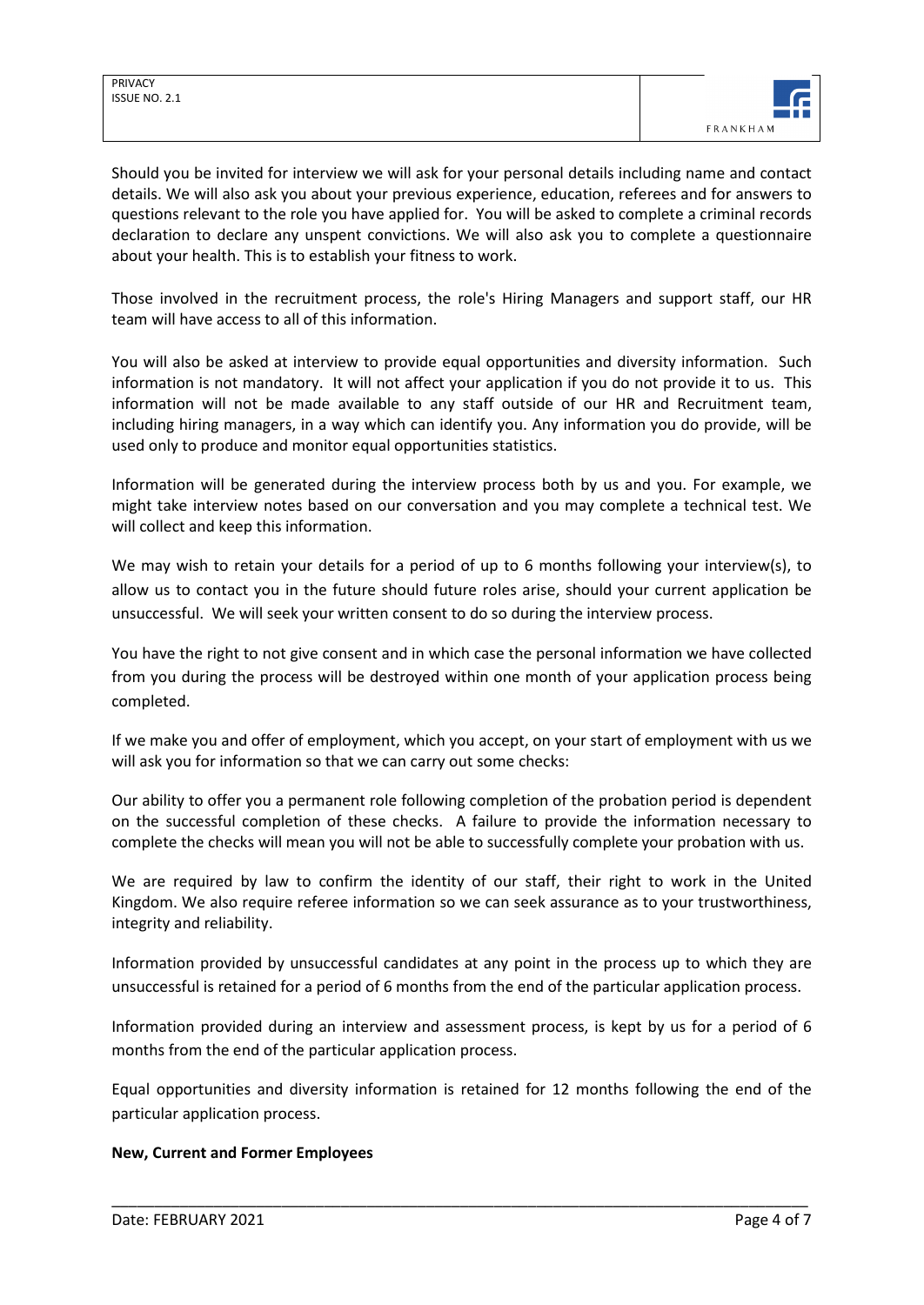

For new employees, the following information will be required to be provided to us on the start of your employment:

- 1. Bank and National Insurance details to process salary payments
- 2. Doctors and emergency contact details so we know who to contact in case you have an emergency at work
- 3. You will be asked to bring in original documents that prove your identity. We will take copies.
- 4. You will be asked to bring in original documents that prove your qualifications. We will take copies.
- 5. If during the interview process you have indicated you hold a current driving license, you will be asked to bring in your driving licence and original MOT and insurance documents. We will take copies.
- 6. We may directly contact your referees, using the details you provide in your application.

If you join us as a new employee, the information that you have provided us with during the application process will form part of your employee personnel file.

Employee personnel files are held securely and centrally by our internal Group HR team.

The details of employees who successfully complete their probation will be provided to our occupational health scheme provider. There use of information is governed by our contract with them. The information is provided to them is to enable you to be registered on the scheme, allow ourselves and the provider to operate the scheme to enable you to receive the relevant benefits.

We are by law obliged to work within the Workplace Pensions Auto-Enrolment Regulations as set by the UK's Pensions Regulator. The Company has selected a Pension Provider and details of the scheme are provided at the start of your employment. Your relevant details will be provided to the Pension Provider at the start of your employment. The information is provided to them is to enable you to be registered on the scheme, allow ourselves and the provider to operate the scheme to enable you to receive the relevant benefits.

Your employee personnel file will be retained by us for the duration of your employment with us plus 7 years following the end of your employment with us. Records of security checks, fitness for work and criminal records decelerations are included within this and are retained for the same period of time.

To support our bidding and tendering for new work you will be asked to provide us with a CV detailing your project experience. This, along with any relevant qualification's certificates may be used, as appropriate to support our bid and tendering activities.

To comply with our legal obligations in relation to Accidents at Work, our health and safety team record and retain details of employee's accidents and where required submit these to the regulatory authorities such as the HSE.

Some of the roles may from time to time, depending on our client workload involve working with or in proximity to children and vulnerable people. If this is the case, you will be asked to complete an application for a Basic Criminal Records Bureau check via the Disclosure and Barring Service. They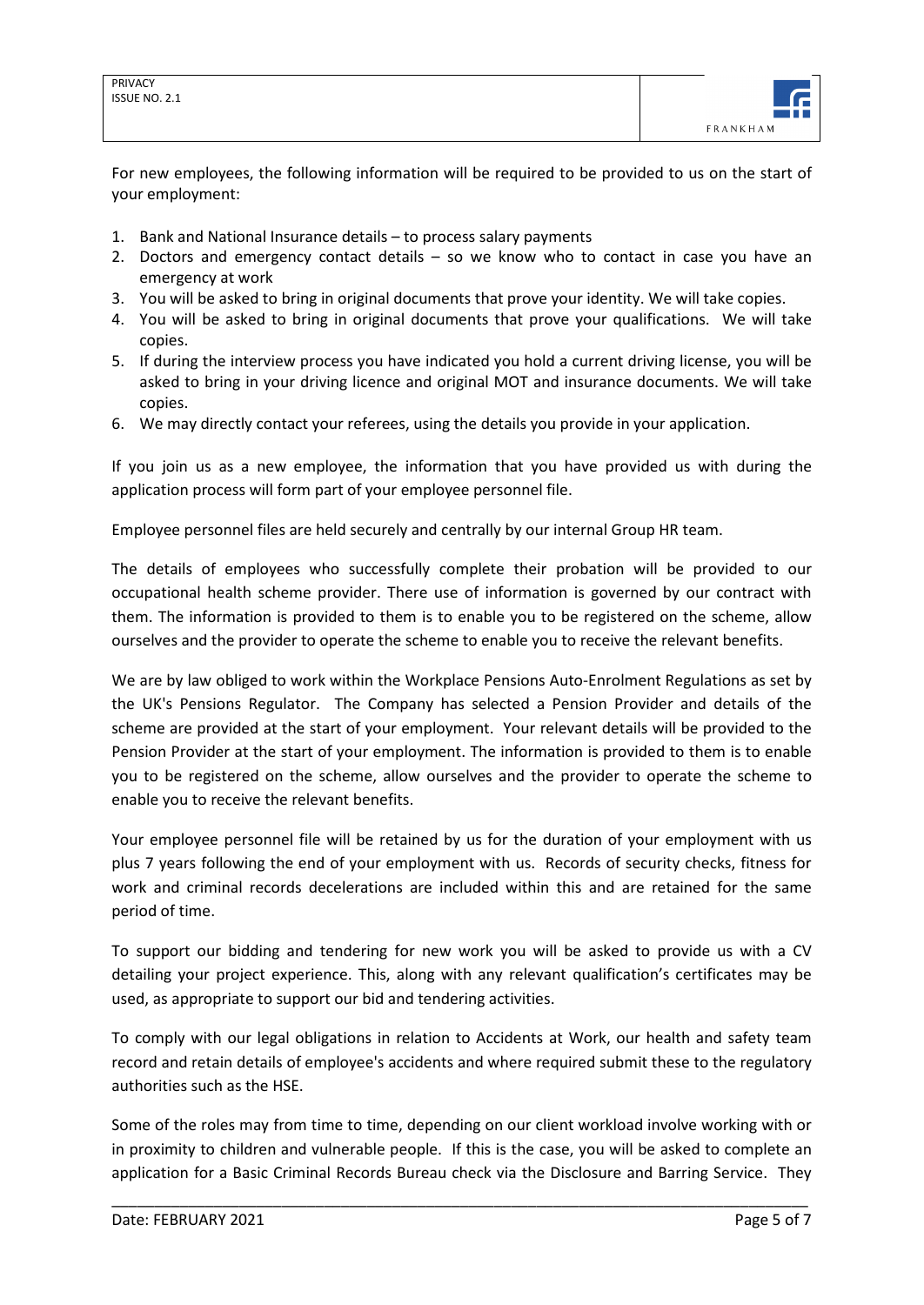

will verify your declaration of unspent convictions and that you are not barred from working with or in proximity to children and vulnerable people.

Some of the roles may from time to time, depending on our client workload, involve working with clients in the Rail transport industry. It in such circumstance we need to comply with the relevant client conditions and regulatory requirements. For example, Network Rail's Health & Safety Management System, TfL/LUL QUENSH manual and the requirements of the Transport and Works Act 1992. This may mean that employees working on transport sector projects may be asked to undertake a drugs and alcohol test. The testing is performed by a third-party data processor under a contract with us. They cannot do anything with your personal information unless we have instructed them. Results of tests are entered onto a secure third-party database run by Sentinel (owned by Network Rail) to register those individuals who are cleared to work on the relevant Transport Projects and issue then with individual Sentinel Cards.

## **Access to Information, Correction, Erasure, Restriction, Transmission and Objection**

We want to make sure that your personal information is accurate and up-to-date. In relation to the personal information that we hold about you, you have the right to:

- a) request a copy of the information;
- b) request the correcting of inaccurate and incomplete information;
- c) request the removal of the information;
- d) request the transmission of the information to yourself or an identified third party;
- e) request that we stop processing of that information.

We do not perform any automated individual decision making (making a decision solely by automated means without any human involvement) or automated profiling (automated processing of personal data to evaluate certain things about a person) of personal information.

If you would like a copy of some or all of the personal information, or to exercise any of the other above rights please email us on gdprenquiry@frankham.com or write to us at the following address:

Richard Sheehan, Group HR Manager, Frankham Consultancy Group, Irene House, Five Arches Business Estate, Maidstone Road, Sidcup, Kent, DA14 5AE

## **Other Websites**

Our Frankham.com website contains links to other websites. This privacy notice only applies to our website. When you link to other websites you should read their privacy notices.

#### **Changes to our Privacy Notice**

Our Privacy Notice is kept under regular review. We will place revised versions on this website. This Privacy Notice was last updated during February 2021

\_\_\_\_\_\_\_\_\_\_\_\_\_\_\_\_\_\_\_\_\_\_\_\_\_\_\_\_\_\_\_\_\_\_\_\_\_\_\_\_\_\_\_\_\_\_\_\_\_\_\_\_\_\_\_\_\_\_\_\_\_\_\_\_\_\_\_\_\_\_\_\_\_\_\_\_\_\_\_\_\_\_

#### **Contacting Us**